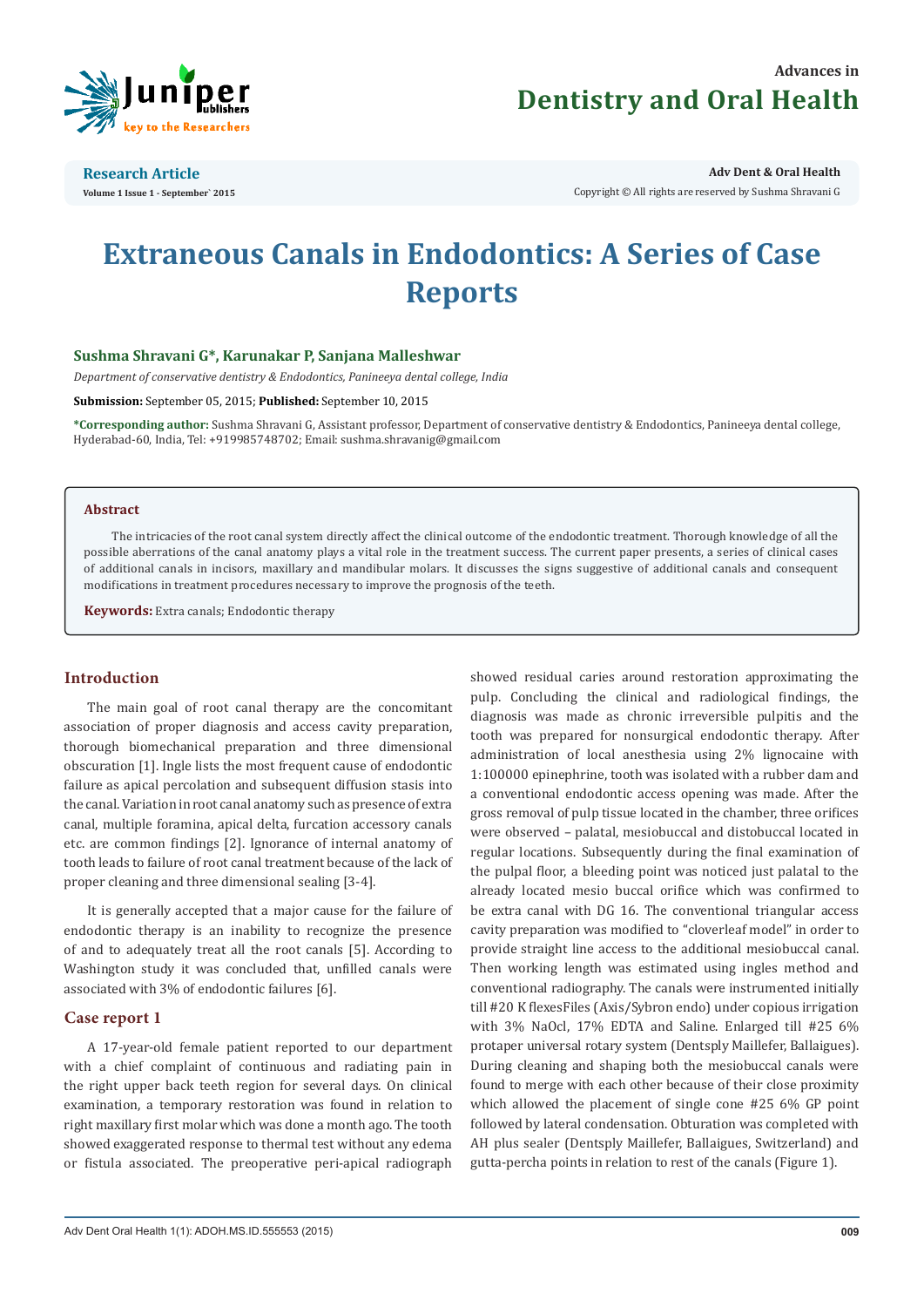# **Case report 2**

A 36 year old female patient reported with a chief complaint of severe throbbing pain and swelling in the lower right back teeth region since 15 days. She also admitted similar episodes in the past which relieved on medication. On clinical examination, a deep carious lesion was found in relation to the right first mandibular lower molar with obliteration of the vestibule. The tooth was tender to percussion. Analgesics and antibiotics were advised to the patient and recalled after 3days. On the next visit, a preoperative radiograph was taken and extensive periapical radiolucency was found surrounding the mesial and distal roots. The diagnosis was made as chronic irreversible pulpitis and non-surgical endodontic therapy was planned for the tooth. . After administration of local anesthesia using 2% lignocaine with 1:100000 epinephrine, tooth was isolated with a rubber dam and a conventional endodontic access opening was made 4 orifices were located – mesiolingual, mesiobuccal, distobuccal and distolingual located in regular locations with an additional orifice mid-way on the line connecting the mesiobuccal and mesio lingual canals with the help magnification loupes. Working length was estimated using by means of an electronic apex locator (Root ZX; Morita, Tokyo, Japan) and then confirmed by a radiograph followed by cleaning and shaping till #30 4% HERO SHAPER rotary system (Micro Mega, Benseneon, France) under copious irrigation with 17% EDTA, 3% NaOCl and saline. Then calcium hydroxide intra canal medicament (Apexcal, IvoclarVivadent) was placed and closed with temporary restoration and recalled after 3days. On the subsequent visit, the tooth was obturated with # 30 4% gutta-percha and zinc oxide eugenol sealer (pulp canal sealer, Sybron endo) and post endodontic restoration was completed (Figure 2).

## **Case report 3**

A 28 year female patient presented with a fractured restoration and asymptomatic tooth. On clinical examination, there was extensive distal proximal caries adjacent to a dislodged restoration in relation to the lower right first mandibular lower molar. Thermal sensitivity test and vital pulp test indicated pulp necrosis. Neither fistulae nor edema was observed. On investigation with radiographs in different angulations, there was a deep carious lesion approximating pulp with an additional root along with the mesial and distal roots. A clear widening of the periodontal ligament was also seen around the roots. Local anesthesia was administered and the tooth was isolated under rubber dam. Access cavity was prepared; the first distal canal was located slightly away from the center more buccally. Then the access cavity preparation was modified from a triangular shape to a trapezoidal form and another canal was located in the same line on the lingual side with DG- 16 endodontic explorer and patency of canals was made with 15 number K -file (Mani Japan). Working length was determined radio graphically. Cleaning and shaping

was done with M2 Niti rotary system (VDW, Munch, Germany). Glyde was used as a lubricant and the irrigants used were 3% sodium hypochlorite, 17% EDTA and normal saline. Obturation was performed using #25 6% GP and Zinc oxide eugenol sealer in single cone technique (Figure 3).

#### **Case report 4**

A 14yr old boy reported to our department with pain in the lower front teeth since a week. On clinical examination, lower left lateral incisor was tender to percussion and did not respond to vitality test. Radio-graphically there was peri-apical radiolucency surrounding the root. Access cavity was prepared under local anesthesia with 2% lignocaine with 1:10000 epinehrine. After extirpating the pup tissue and locating a canal, the pulp chamber was filled with3%NaOCl and interestingly bubbles were seen surfacing suggestive of a hidden canal (champagne test). On careful probing, 2 canals were located one buccally and other lingually. Working length was determined and cleaning and shaping was carried in step down technique with manual k-flex files( Sybron endo, West Collins, CA, USA ) under irrigation with 3% NaO Cl 17% EDTA and saline. Obturation was completed in lateral condensation technique using 2% gutta percha and AH plus sealer and permanent restoration was done with composite (Figure 4).

#### **Case report 5**

A peculiar case of additional canals was encountered when a 23 year old female patient reported to our department with fractured upper front teeth following a fall from staircase. On clinical examination, a fractured upper right lateral incisor with pulp exposure was found. The tooth gave a negative response to vitality test. Radio-graphically, widening of periodontal ligament was seen. Access cavity was prepared under local anesthesia with 2% lignocaine with 1:10000 epinephrines. Unlike the usual presentation of single canal centrally in the pulpal floor, 2 canals were located one buccally and other lingually. Working length was determined and cleaning and shaping was carried in step down technique with manual k-flex files( Sybron endo, West Collins, CA, USA ) under irrigation with 3% NaO Cl 17% EDTA and saline. Obturation was completed in lateral condensation technique using 2% gutta percha and AH plus sealer (Figure 5).

#### **Discussion**

A thorough understanding of the morphology of the pulp cavity is essential for successful endodontic therapy. The operator must be aware of the presence of the extra canals in teeth, while treating them. There are various methods, which helps in exploring the presence of additional canals. Clinically, the presence of tactile sensation of catch on the canal wall during instrumentation of an unobstructed main canal, the presence of continuous bleeding in teeth despite after complete instrumentation [7] and Radio